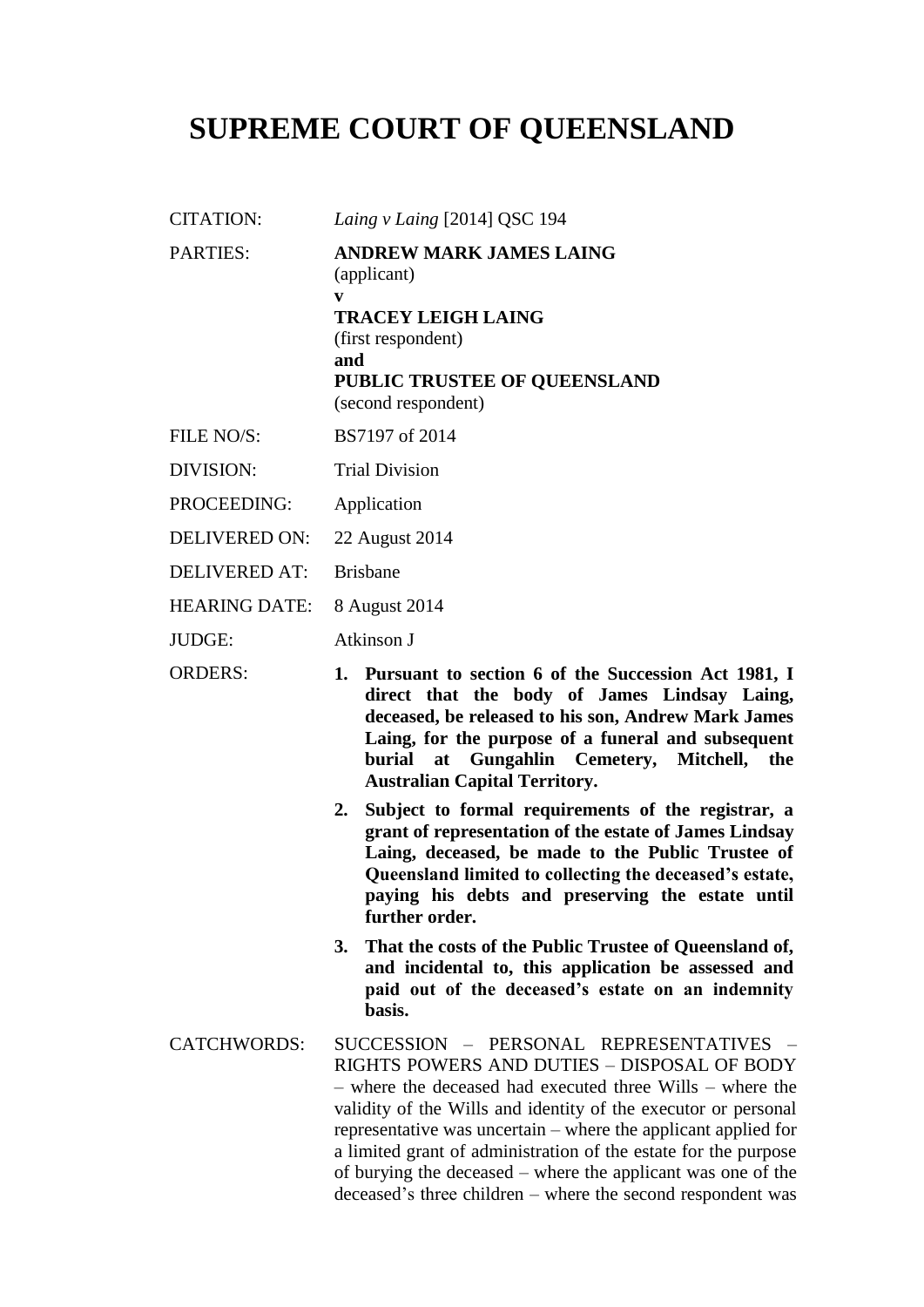the deceased's second wife – where the applicant sought to bury the deceased in a double plot next to the applicant's mother in Canberra, the Australian Capital Territory – where the first respondent sought to cremate the deceased in Queensland – whether the body of the deceased should be released to the applicant for the purpose of burying the deceased in Canberra

*Cremations Act* 2003 (Qld), s 7, s 8 *Succession Act* 1981 (Qld), s 6

*Reid & Ors v Crimp & Ors* [2004] QSC 304

- COUNSEL: R M Treston QC for the applicant The first respondent appeared on her own behalf R Whiteford for the second respondent
- SOLICITORS: Delaney & Delaney Solicitors for the applicant The first respondent appeared on her own behalf Official Solicitor for the Public Trustee of Queensland for the second respondent
- [1] On 8 August 2014 I made the following orders in this application:
	- "(1) Pursuant to section 6 of the Succession Act 1981, I direct that the body of James Lindsay Laing, deceased, be released to his son, Andrew Mark James Laing, for the purpose of a funeral and subsequent burial at Gungahlin Cemetery, Mitchell, the Australian Capital Territory.
	- (2) Subject to formal requirements of the registrar, a grant of representation of the estate of James Lindsay Laing, deceased, be made to the Public Trustee of Queensland limited to collecting the deceased's estate, paying his debts and preserving the estate until further order.
	- (3) That the costs of the Public Trustee of Queensland of, and incidental to, this application be assessed and paid out of the deceased's estate on an indemnity basis."
- [2] I informed the parties that I would subsequently deliver my reasons for making those orders. These are my reasons.

### **Mr Laing's death**

[3] James Lindsay Laing ("Mr Laing") died on 24 July 2014 at the Ipswich Hospital. He had been brought to the hospital's emergency department by the Queensland Ambulance Service at 11.04am on that day. Dr Ivermee who is a senior medical officer within the emergency department attended him. Mr Laing was accompanied by a woman who described herself to Dr Ivermee as his wife. Dr Ivermee noted Mr Laing's very serious medical history. An examination of Mr Laing showed him to be extremely unwell and the presumptive diagnosis was made that he had suffered a stroke. He was sedated and intubated and mechanically ventilated. The doctor's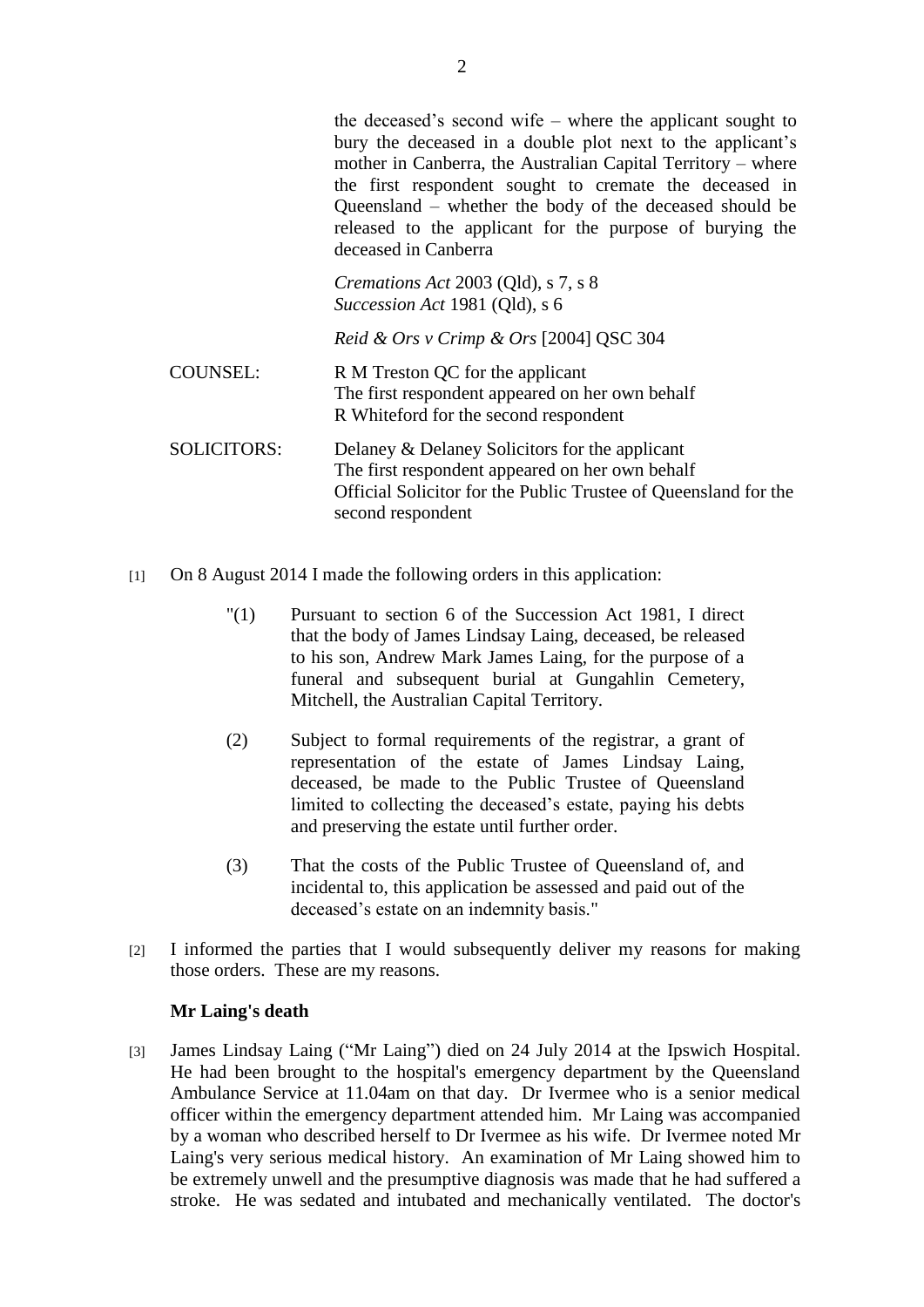opinion was that given Mr Laing's age, his comorbidities and current clinical condition it would be contrary to good medical practice to maintain any life sustaining measures. His wife agreed with that course. The doctor was not made aware of the existence of any appointment of a substitute decision maker. Dr Ivermee asked Mrs Laing if there was anyone else who would want to be notified of his condition and she said:

"There are children living on the Gold Coast. Could you please keep him alive until they get here."

None of Mr Laing's children lives on the Gold Coast. Ventilation was continued but finally withdrawn at 4.15pm on 24 July 2014. Following his death Mrs Laing asked Dr Ivermee a question about whether or not he would be notifying "the trust". He did not know to what she was referring.

- [4] On 30 July 2014 Dr Ivermee attended a meeting with Mr Laing's three children. He had not known of their existence at the time of Mr Laing's death. Those children were Andrew, Marie and Jacqueline Laing. Dr Ivermee is not able to say whether or not he would have been able to keep Mr Laing alive until his children arrived had he known of the children's existence and their desire to see him.
- [5] A dispute has arisen between Tracey Laing, Mr Laing's widow, and Mr Laing's three children as to the method and place of the disposal of the body of Mr Laing. An originating application was filed by Andrew Laing which enlivened the jurisdiction of the court to determine the matter.

## **Legal overview**

- [6] The Queensland Law Reform Commission issued its report reviewing the law in relation to the final disposal of a dead body in December 2011. That report is QLRC Report No. 69. Chapter 4 of that reports sets out an overview of the current law with regard to the right to decide the method and place of disposal. As is therein pointed out when a person dies, the first priority is to arrange for the disposal of the person's body. The question of who has the right to determine the method and place of the disposal of the deceased person's body is at present governed by the common law. The common law provides that the executor of a deceased person's will has the duty to dispose of the body of the deceased and therefore the right to possession of the deceased's body for the purpose of its  $disposal.$ <sup>1</sup>
- [7] The only statutory limitation on the common law in Queensland is found in s 7 of the *Cremations Act* 2003 where the deceased has left signed instructions to be cremated. Section 7 only applies if the deceased person has left signed instructions to be cremated. That is not the case in this instance. In such circumstances, s 8 of that Act provides that a coroner or independent doctor must not issue a permission to cremate if aware that an adult child of the deceased objects to the cremation and that a person in charge of a crematorium must not allow a deceased person's remains to be cremated if that person is aware that an adult child of the deceased person objects to the cremation. Section 8 is expressed to override the common law to the extent that it qualifies a personal representative's right to decide how to dispose of

 $\mathbf{1}$ 

QLRC report No. 69 at [4.3].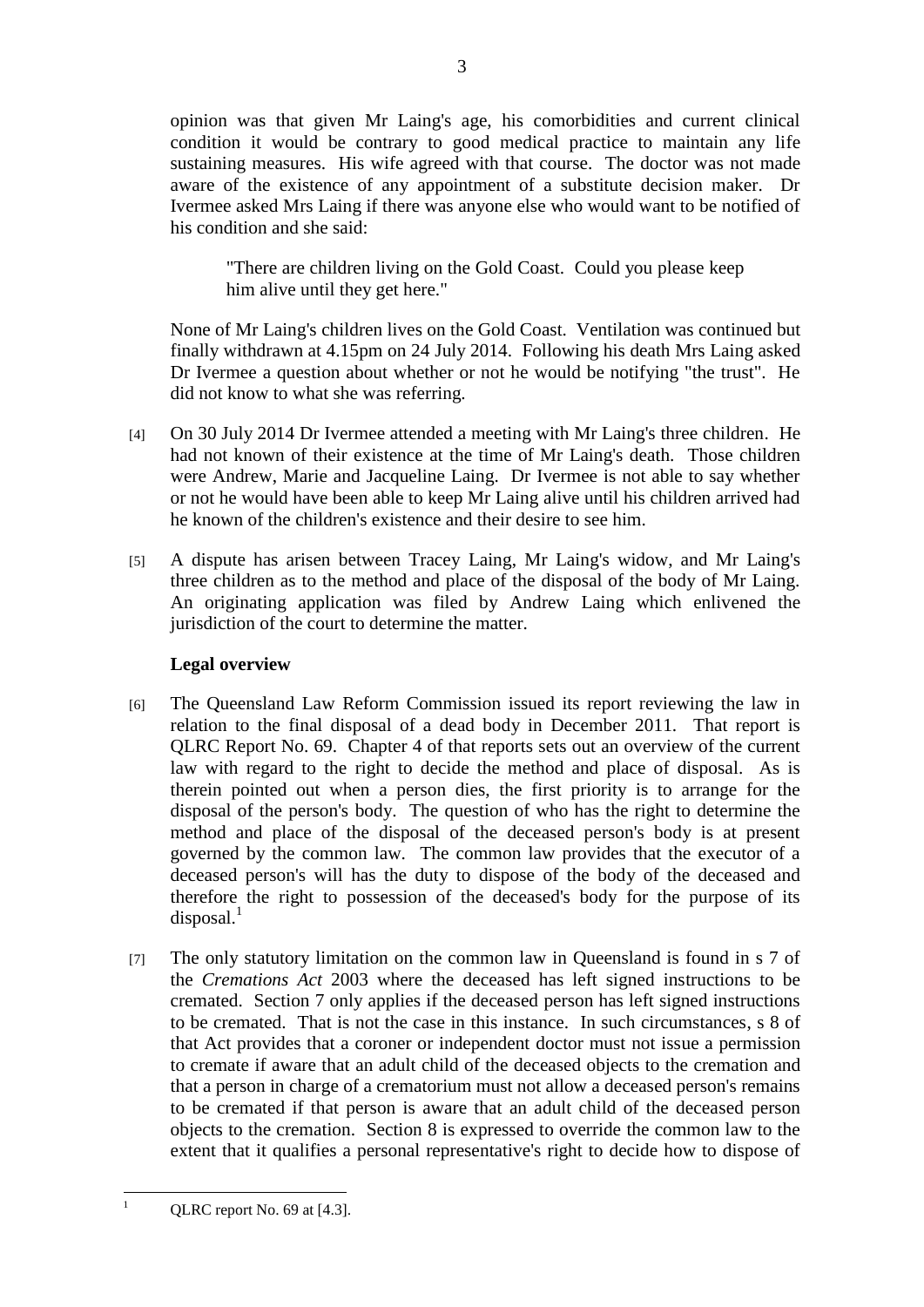the deceased person's human remains. In such circumstances, a cremation cannot be lawfully carried out.<sup>2</sup> In QLRC Report No. 69, the Commission recommended a statutory regime which would assist in dealing with the unfortunate disputes which arise about the disposal of a deceased person's body.<sup>3</sup>

## **Factual circumstances**

- [8] Mr Laing was born on 8 September 1929 and so was aged 84 years at the time of his death. His was married in 1960 to Christobel Laing. Mr Laing and his first wife, Christobel, had three children, Jacqueline born in 1962, Maria born in 1967 and Andrew born in 1968. Jacqueline has five children and Andrew three children. Christobel died in 2002 and was buried at Gungahlin Cemetery in Canberra. Mr Laing selected a double plot at the cemetery so that he could be buried next to Christobel Laing when he died. Mr Laing visited his wife's grave every Friday for many years and frequently expressed to his three children his wish to be buried next to Christobel in the site he had selected.
- [9] The Laing family had a close connection with Canberra. The family moved to Canberra in 1972 and Mr Laing stayed there until he moved away in 2012. The three children grew up and pursued their own successful careers while maintaining a close relationship with their parents and, after their mother's death, with their father. Maria Laing lived with Mr Laing for six months in 2005 before she moved to Melbourne and after that time frequently visited him and would telephone him daily. She set up home assistance for him. Andrew Laing works in Paris as a consultant economist but is a regular visitor to Canberra where he owns an apartment. His first wife is buried in Canberra. His and his current wife hope to return to work in Australia in the near future. Jacqueline Laing lives in London but regularly visits Canberra. Each of Mr Laing's three children have said that they would visit their father's grave if he were buried in Canberra with their mother. None of Mr Laing's family apart from his second wife Tracey has any connection with Queensland. Many of Mr Laing's friends are buried in the same cemetery as his first wife.
- [10] Mr Laing was a highly intelligent and educated man. He was born in Scotland and studied law at the University of Glasgow and worked in a legal office in Glasgow until going to India in 1959. He married Christobel Laing in 1960 and worked in India for approximately 12 years in the Bengal Chamber of Commerce and Industry. In 1971 the family emigrated from India to Perth and then moved to Canberra in 1972. He was a lawyer in the Attorney-General's department for many years. The Laing family remained in the same house throughout their time in Canberra.
- [11] From about 2006 Mr Laing's personality appeared to change. He began to make large cash gifts to people he had only recently met, in particular to young female prostitutes. He gave away many household assets and large sums of money including all of his savings, the proceeds of his inheritance from his wife, his car and the cash from his life insurance policy. He made many proposals of marriage to much younger women including his own niece, to prostitutes he had met and to a young immigrant to enable her to obtain a visa to remain in Australia.

 $\frac{1}{2}$ See *Reid & Ors v Crimp & Ors* [2004] QSC 304.

 $3$  QLRC report No. 69 at [6.264].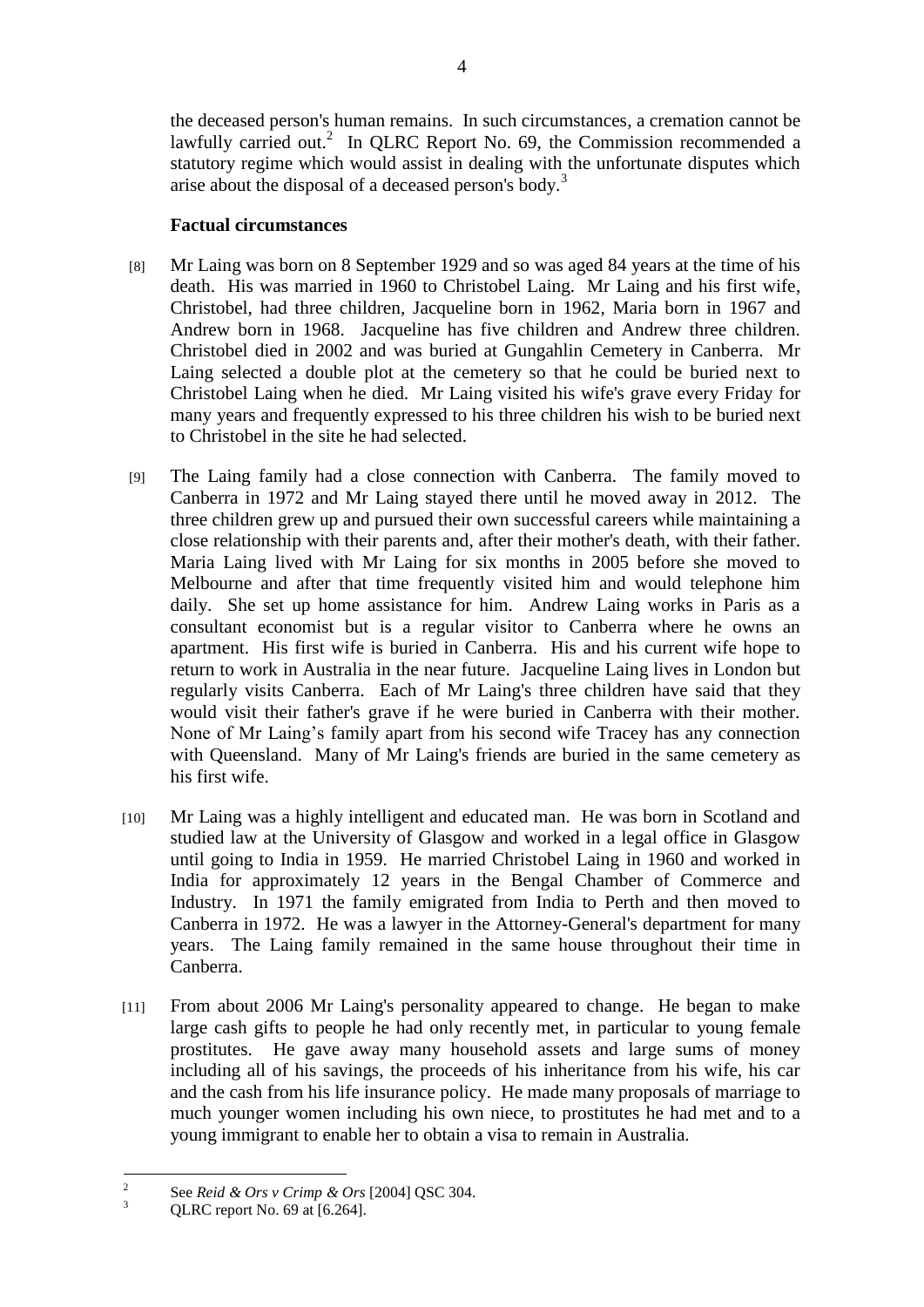- [12] He had, according to his children, been a capable and able lawyer, a prudent and conservative man and a devoted and loving husband and father. However he became detached from his immediate family, remote and forgetful. He also became physically frail. Andrew Laing's affidavit sets out the sad history of Mr Laing's deteriorating personality and financial position.
- [13] On 29 October 2010 Mr Laing's three children applied to the ACT Civil and Administrative Tribunal for the appointment of a manager to make decisions about property and financial matters for their father. It set out his repeated emotional and financial vulnerability to a number of what are therein described as predatory women including the respondent to this application, then Tracey Wilmot. Each of the women appeared to the children to be a prostitute working in the sex industry. The children's concern was raised because although their father had only met Ms Wilmot a few weeks earlier and his relationship with her was through her position as a sex worker for him, he had formed an intention to sell his home and move with her to somewhere outside Brisbane.
- [14] Mr Laing was assessed by Associate Professor Carmell Peisah, a specialist old age psychiatrist, for the purposes of the hearing in the ACT. As to Mr Laing's vulnerability to undue influence and financial exploitation due to his mental or psychological condition or disorder Dr Peisah gave the following opinion:

"Mr Laing has many risk factors for undue influence, namely cognitive deficit with impairment in reasoning and lack of insight, personality change, willingness to hand over money; physical frailty and physical and psychological dependency on a carer, vulnerability to sexual bargaining, a major age discrepancy between himself and his carers/intimates and family conflict."

- [15] She was of the opinion that he had impaired decision making ability in relation to his financial matters.
- [16] On 10 May 2011 the Civil and Administrative Tribunal of the Australian Capital Territory (ACT) appointed the Public Trustee for the ACT as the manager of Mr Laing's property.
- [17] On 29 October 2012 the Queensland Civil and Administrative Tribunal (QCAT) changed that order by removing the Public Trustee for the ACT as administrator and appointing the Public Trustee of Queensland as Mr Laing's administrator.
- [18] On 28 October 2013, the Adult Guardian was appointed as guardian for Mr Laing for decisions about those with whom Mr Laing had contact and/or visits. The Public Trustee of Queensland remain as administrator for Mr Laing for all financial matters.
- [19] Mr Laing made an application to QCAT for a declaration that he had capacity. That declaration was dismissed by judgment of QCAT on 26 May 2014. In a carefully reasoned decision, the member of QCAT decided that the role of the Public Trustee and of the Adult Guardian should continue. The reasons for decision refer to the fact that notwithstanding that Mr Laing had brought the application, he blamed his children for litigating with him, including bringing the application that he had brought himself.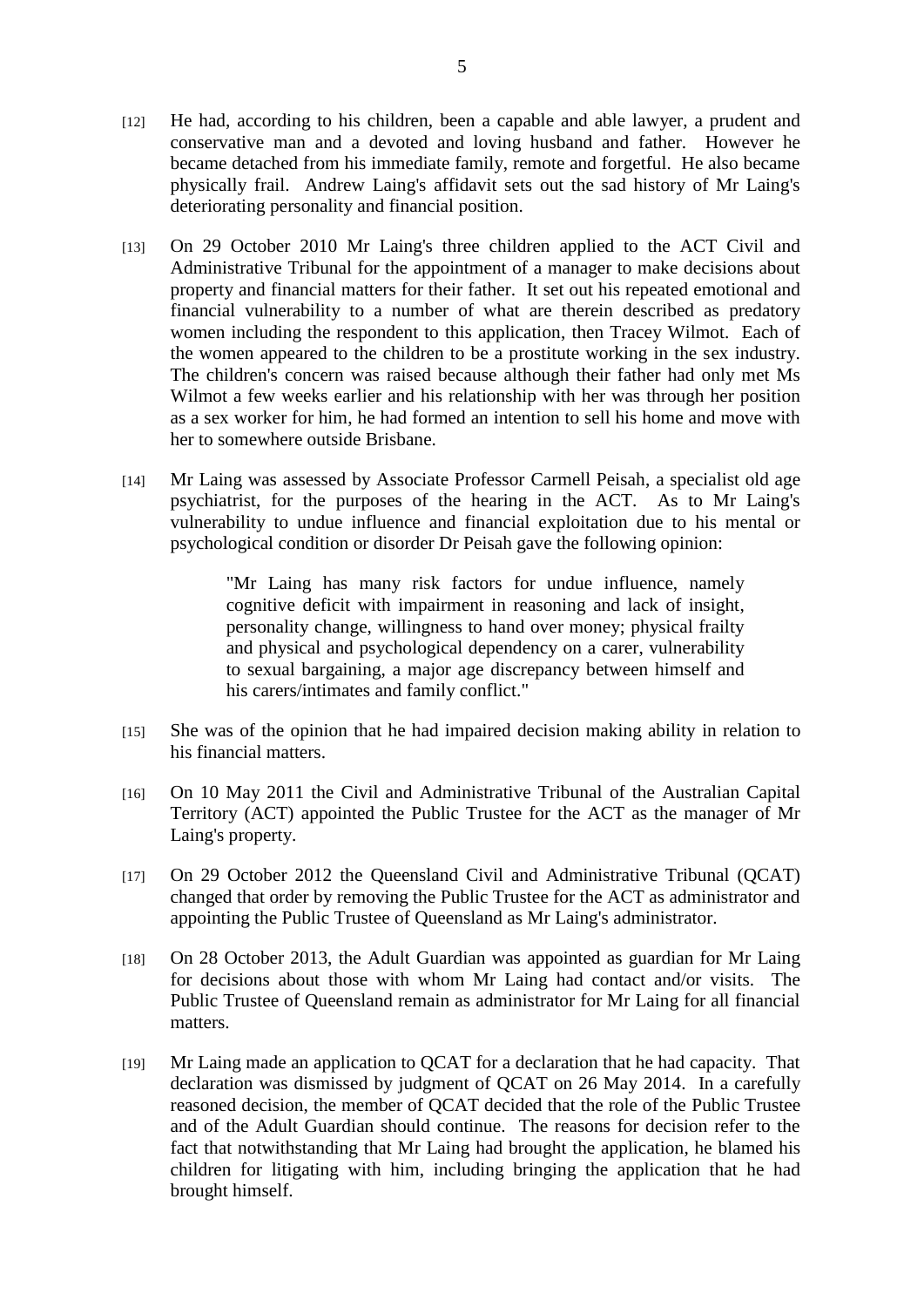- [20] It is not necessary for the purposes of this application to determine which of any of the Wills executed by Mr Laing are valid, except to say that there is real doubt as to whether he had testamentary capacity to make the Wills he made in 2010 or 2011 and 2013, and there must be doubt therefore as to the identity of the executor or personal representative. The Wills before me were a Will made on 19 May 2005 whereby he appointed the Public Trustee of ACT as his executor and made provision for his children. Mr Laing made another Will which is dated 1 March 2010 and 1 March 2011 in different parts of the Will. It is said to have been made in contemplation of his marriage to Tracey Wilmot. In that Will he bequeathed his share in real property in India to his children and the residue of his estate to Tracey Wilmot and, if she were to predecease him, to her children. He stated why he had made no other provision for each of his three children. Ms Laing asserted in court that this Will was executed by Mr Laing on 1 March 2010. This was contrary to her evidence that she did not meet him until May or June of 2010. This assertion was not sworn evidence but rather submissions from the Bar Table which were patently absurd.
- [21] A third Will was dated 21 March 2013 and appointed the Public Trustee of Queensland as his executor. In that Will he disposed of the whole of his estate to his wife Tracey Laing and if that gift failed then to her four children. He specifically included a declaration that he had decided not to make provision for his own three children. None of the Wills expressed any view about the disposal of his body.
- [22] On the hearing of the application before me Mr Laing's three children were jointly represented by solicitors and counsel and the Public Trustee was also represented by solicitors and counsel. Their submissions were extremely useful. Both the applicant and the Public Trustee submitted that the court should make the decision as to the method and place of disposal rather than the Public Trustee. Ms Tracey Laing represented herself and with the agreement of the other parties I allowed her to present material to me which was not in admissible form but nevertheless allowed the court to understand her point of view and the documents on which she wished to rely.
- [23] Ms Laing disputed a number of matters contained in Andrew Laing's affidavit so she was given the opportunity to cross-examine him about those matters. She also gave oral evidence herself. Amongst the documents which she provided to the court were two handwritten notes which she said were in Mr Laing's handwriting. She interpreted the notes as expressing his desire to be cremated. The notes were not signed. The handwritten notes were decidedly unusual for a man of his education and intellect in that they were misspelt, ill-expressed and somewhat illegible and incoherent. They displayed hostility to his children. One was on the back of a page on which there was handwriting in a firm hand by another person which contained full details of Tracey Laing's children and their dates of birth and various other instructions. The word "watch" was written in very shaky writing which looked similar to the writing attributed by Ms Laing to Mr Laing. Another handwritten note in very shaky writing had apparently been torn up and stuck together with sticky tape. Both gave the appearance of being instructions with regard to his Will and an Enduring Power of Attorney. Nothing in these documents persuaded me that they represented a free and rational choice made by Mr Laing that he would prefer to be cremated. In any event, they did not satisfy the requirement of s 7 of the *Cremations Act*.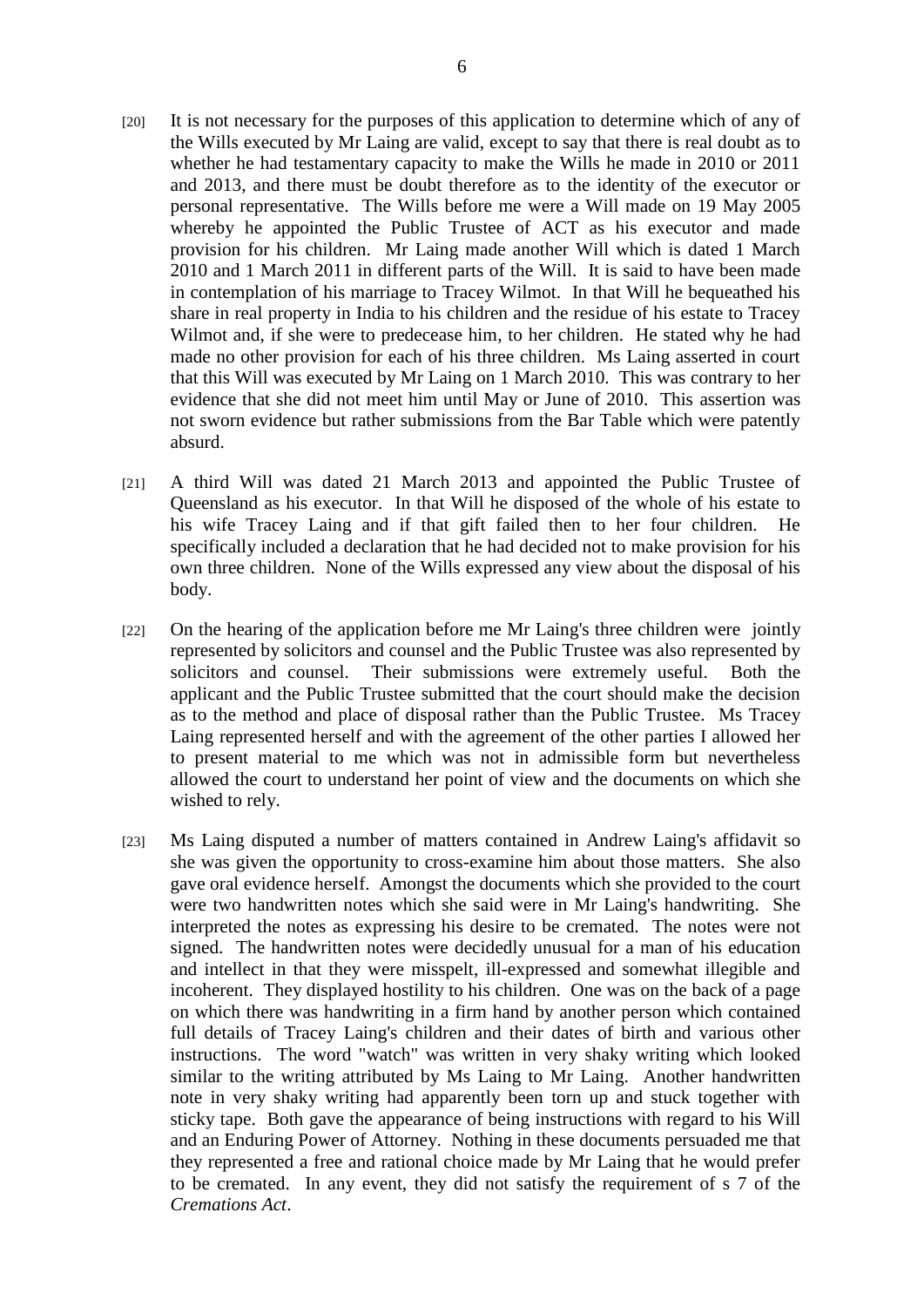- [24] Also included in Ms Laing's material was a letter apparently addressed to her on 19 September 2011 from Mr Laing's three children in which they set out their opposition to their father's marriage to her and the reasons for that including the fact that a management order had been made by the ACT Civil and Administrative Tribunal on account of his propensity to exploitation. The material also showed the disputes he had with his proposed marriage celebrant and with the real estate agent who was to sell his house in Canberra. It is apparent from those emails that Mr Laing relied heavily on Tracey Laing's opinion about what to put in those emails.
- [25] Unfortunately all the material provided by Tracey Laing as well as the contents and manner of her giving evidence only served to reinforce my view that the orders made in the ACT Civil and Administrative Tribunal and in QCAT were well justified.
- [26] In her oral evidence Ms Laing said that she married Mr Laing on 28 September 2011. She said she met him in May or June of 2010 when she opened the door for him as he was leaving a Chinese restaurant. Some three or four months later he rang her because of her advertisement in a newspaper as a sex worker not realising that she was a person who had opened the door for him at a Chinese restaurant. Her divorce from her husband was finalised on 21 September 2011 and she married Mr Laing one week later.
- [27] I took into account all of the evidence provided by Ms Laing, Mr Laing's children and the Public Trustee in making my decision.

### **Factors in favour of burial in Canberra**

- [28] The factors that have persuaded me that Mr Laing's body, which had been kept in the Ipswich Hospital for two weeks, should be buried in Canberra included that he lived almost all of his adult life in Canberra, he was a well regarded solicitor in the Attorney-General's Department, he raised a family there, he had a wife there of almost 40 years and when she died in 2002 she was buried in a cemetery plot which was purchased by him on the basis that there were two plots side by side for him to be buried beside her. There is no question that he was at that time able to make a rational and considered decision as to where and how his body would be interred.
- [29] On the other hand, the decisions made by the ACT Civil and Administrative Tribunal as well the decisions made in QCAT and the evidence before me convinces me that he was unable to make properly considered judgments later in his life and his hostility to his children was both irrational and encouraged by his second wife, the respondent.
- [30] Mr Laing's residence in Queensland was very short in duration and he had no family or friends in Queensland apart from his second wife and her family. Andrew Laing has offered to pay for the transport of Mr Laing's body to Canberra so that it can be buried in the funeral plot that Mr Laing purchased. Andrew, Maria and Jacqueline have indicated that they will visit their father's grave in Canberra. They will continue to tend the gravesite as they have done for the years since their mother died.

## **Conclusion**